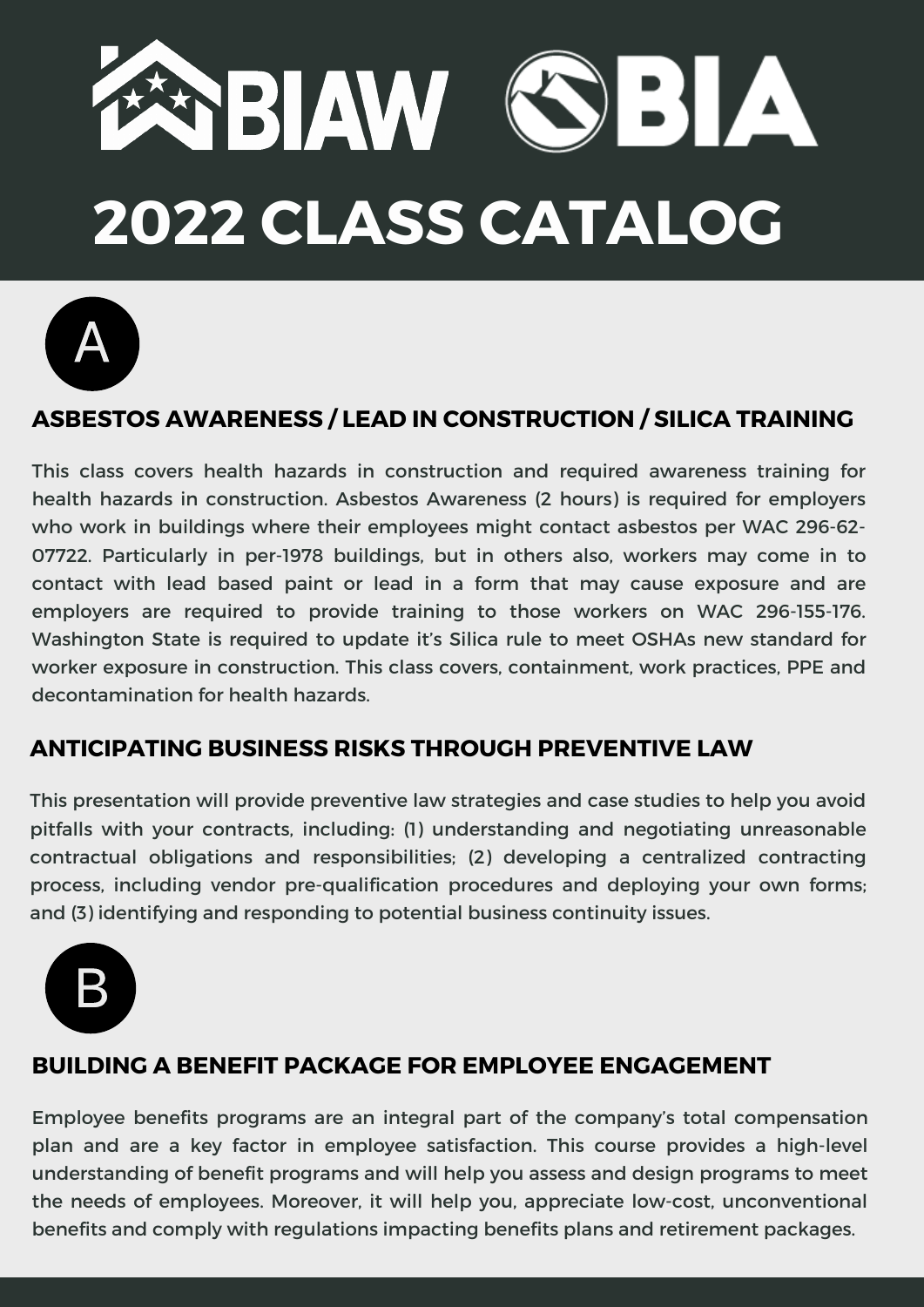

# **CAPS I – MARKETING & COMMUNICATING WITH THE AGING IN PLACE CLIENT**

Millions of Americans are living longer and more active lives. Because they are embracing newly found and changing lifestyles, they need to revitalize their home environment. Identifying this burgeoning opportunity and then developing the skills to interact with this market can help you grow your business dramatically.

By completing this course, participants will be able to:

- Identify access points and marketing opportunities within targeted AIP market segments.
- Explain how allied professionals can collaborate effectively to serve a targeted AIP market.
- Identify common challenges of functioning in a real-world environment for the AIP population.
- Enhance the client consulting process with effective needs assessment and communication techniques.

This course will benefit builders, remodelers and allied professionals that serve the aging in place market, including occupational therapists, real estate professionals and trade contractors as well as academics.

## **CAPS II – DESIGN CONCEPTS FOR LIVABLE HOMES AND AGING IN PLACE**

This course enables participants to identify common challenges and understand attractive design concepts that create a safe and comfortable environment for clients who want to age in place (AIP) as well as individuals who have a condition that requires home modifications or equipment.

By completing this course, participants will be able to:

- Identify special considerations for estimating, scheduling and executing livable home and AIP jobs while the client is in residence.
- Identify legal and contractual considerations for building professionals providing livable home and AIP design solutions for residential clients.
- Describe the categories of design and how they relate and apply to the three AIP market segments.
- Describe specific design concepts for the livable home and AIP client. The course presents various methods and techniques for modifying home design, from the perspective of new construction and retrofitting.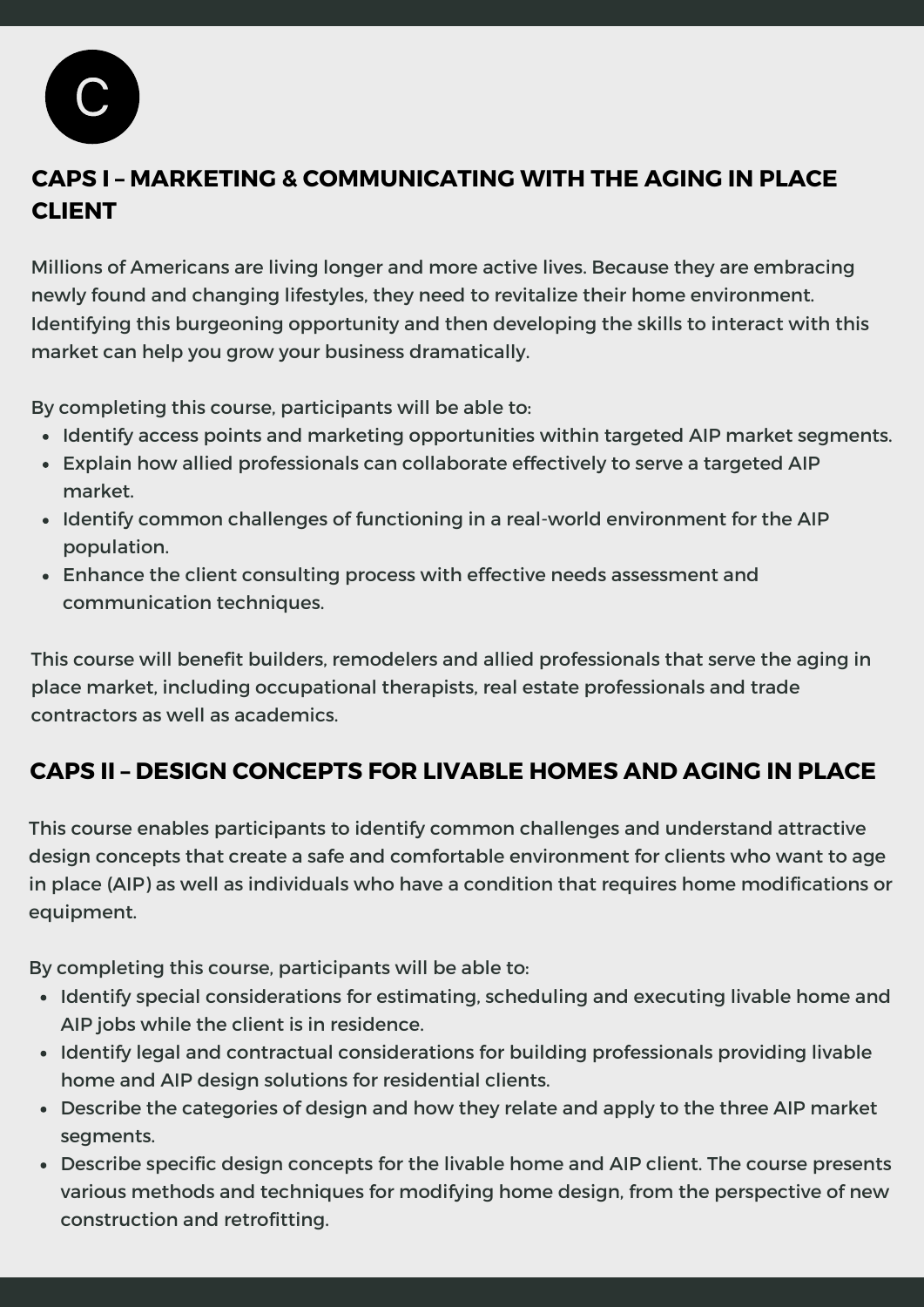# **CAPS III – DETAILS & SOLUTIONS FOR LIVABLE HOMES AND AGING IN PLACE**

This course builds on the CAPS I & II courses (which are recommended) by introducing design solution techniques, innovative products and best practices for product installation for CAPS professionals to use when creating livable spaces in which to age in place. Participants will engage in hands-on activities from real case studies to apply material learned in all CAPS courses.

By completing this course, participants will be able to:

- Create comprehensive designs for aging in place projects.
- Become familiar with available innovative and specialized products.
- Practice design and installation for key components of in AIP home design.
- Implement techniques of budget integration into design and product selection
- Identify common missteps for design and installation of AIP solutions.
- Review and apply solutions for common single-room modifications cases
- Identify common installation considerations for modifications of a specified space.
- Prioritize solutions in a whole house multi-generational case study while being compliant with budgetary constraints with consideration given to phased construction application.
- Prioritize individual tasks relative to a projects budget and urgency.

#### **CERTIFIED LEAD RENOVATOR – INITIAL**

Does your business involve the renovation, repair or painting of structures built before 1978? If so, there are federal regulations that took effect, April 22, 2010, which may prevent you from performing your work. Under the United States Environmental Protection Agencies Lead-Based Paint Renovation, Repair, and Painting (RRP) Program. Construction firms must apply for and receive EPA Certification to disturb paint as part of their work in pre-1978 housing and child-occupied facilities. In addition, all of these jobs must be supervised by Certified Renovators; specifically, individuals who have completed an EPA-accredited, full-day training course.

The training course is required for any contractor that is involved in any activity that will - or has the potential to - disturb six square feet of lead-based paint in a room or 20 square feet on the exterior.

We bring a blend of easy compliance, practical application, and real answers to your questions to this training. In addition to the EPA curriculum, we will provide you with valuable insights on how L&I views lead related work along with other free resources to help your company stay in compliance.

You are required to renew every five years. If you renew through an online program, it's every 3 years. Firms who knowingly or willingly violate the RRP Program requirements could face penalties of up to \$10,000 per day, per violation and/or imprisonment.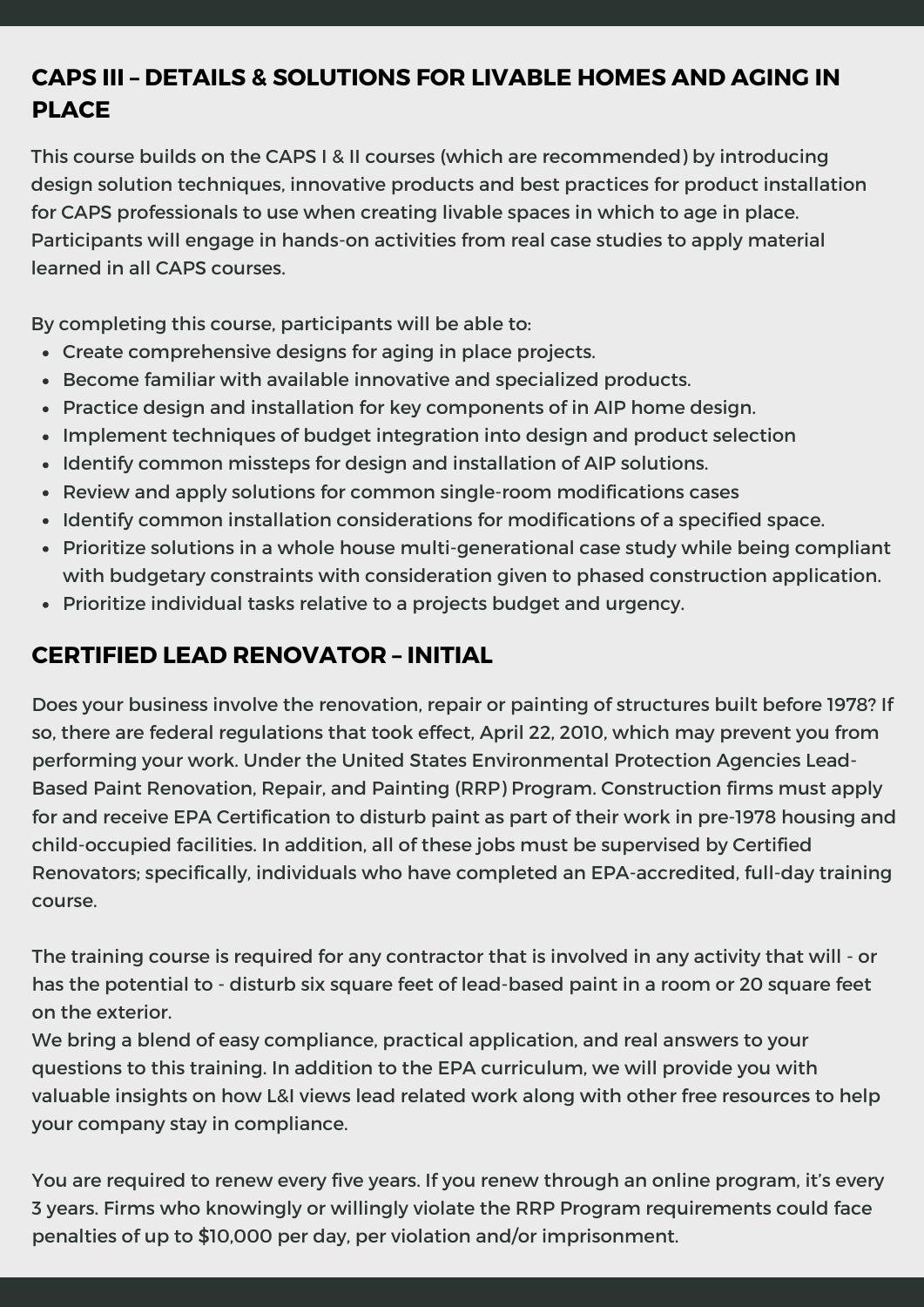#### **CERTIFIED LEAD RENOVATOR – REFRESHER**

This 6-hour refresher training class, which is required every 5 years, is for individuals who have previously completed the Certified Lead Renovator Initial in compliance with the Renovation, Repair and Painting (RRP) rule. If you renew through an online program, it's every 3 years. The training will refresh RRP contractors in how to work safely in housing and child-occupied facilities with lead-based paint and to teach them how to comply with both EPA's RRP Rule and the Washington State Department of Commerce's Lead Safe Housing Rule. Participants will review the information that was provided to them in the Initial Certified Lead Renovator class and be provided with current information regarding regulatory changes, changes in state-of-the-art work practices, as well as other changes to the RRP Certified Lead Renovator discipline. Firms who knowingly or willingly violate the RRP Program requirements could result in penalties of up to \$10,000 per day, per violation and/or face imprisonment.

\*Students are required to show documentation of initial certification. Bring your unexpired CLR card to class. If you cannot find your CLR card, you will need to contact the company who previously certified you to obtain a copy. Because this is an individual certification, it is required to obtain your personal home address and date-of-birth before class. If you show up to the class without your CLR card, you will not be able to attend the CLR Refresher and will still be held responsible for the class fee. However, if this a combination class of the Initial and Refresher, with Instructor approval you may attend the CLR Initial and pay the difference between the two classes. You will need to have your photo taken at the class for your new card.

#### **CERTIFIED EROSION & SEDIMENT CONTROL LEAD (CESCL)**

Do you need a Construction Stormwater General Permit from Ecology? If your project disturbs over an acre of land or is in a subdivision, you probably do. This permit states that all sites disturbing over an acre of land must have a Certified Erosion and Sediment Control Lead (CESCL). The CESCL is trained to inspect, install, and manage stormwater controls on your site. Ecology requires a CESCL to be on-call at all times, so most companies will need more than one employee trained as a CESCL. This certification is good for three years.

#### **CESCL RECERTIFICATION**

Is your Certified Erosion and Sediment Control Lead (CESCL) certification about to expire? The Department of Ecology requires a CESCL on all stormwater permitted construction sites over an acre and CESCL certifications must be renewed every three years with a one-day class. Designed for residential builders, BIAW's CESCL recertification class will answer builder questions, including what BMP's perform best on construction sites, how to keep those BMP's working, what red flags signal erosion problems, and how to effectively work with local and state inspectors. This class will also walk you through the planning and execution of erosion control in a subdivision.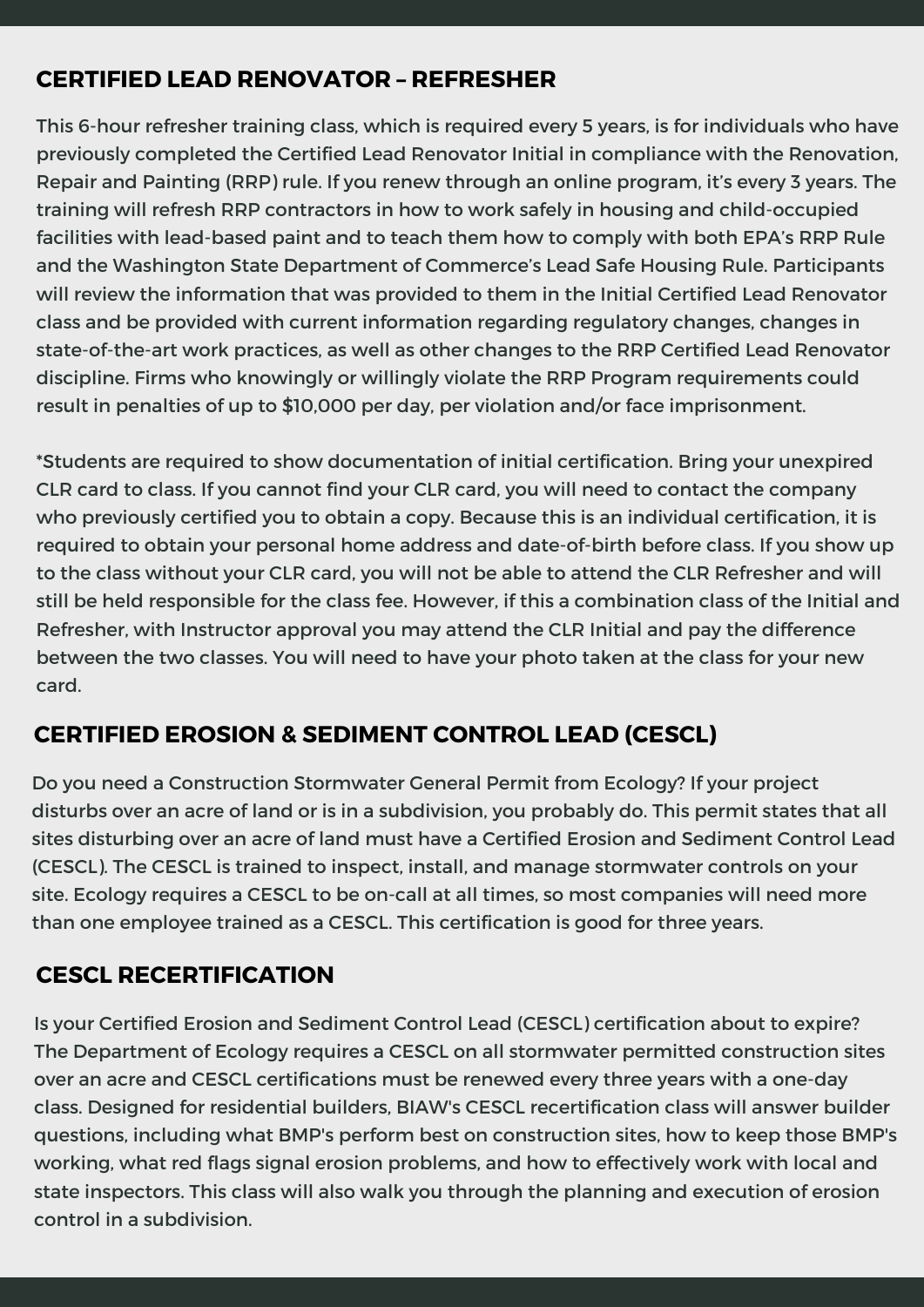# **COACHING FOR IMPROVEMENT**

This training provides solid examples of sound coaching skills that will help you learn to coach for improvement. Coaching is not just for discipline. Being a great coach can provide employees with a trusted mentor who will help them shape and grow in their careers. Coaching for improvement can lead to happier employees and longer employee retention.

#### **COMPETENT PERSON: CONFINED SPACE**

Do your employees enter confined spaces? Do you know the definition of what a Confined Space is? All employers who have employees enter these types of spaces are required to provide training for their employees. These spaces are items such as:

Utility Vaults

• Hoppers

• Trenches

- Pits
- Sewers/Manholes
- Ductwork

- Silos
- Process Vessels

• Piping Systems

Note: Confined Space accidents are one of the most common fatality accidents in construction. Attend this course to identify common mistakes and the role of the attendant, entrant, and supervisor.

#### **COMPETENT PERSON: FALL PROTECTION**

The # 1 cause of death in the construction industry in Washington State continues to be falls from elevation.

- Do your employees know how to use a full-body harness?
- Have they been trained as a "competent person?"
- Do your employees know at what height fall protection is required?

Learn various fall protection systems, how to establish a controlled access zone, and safety monitoring systems. Hands-on demos of PPE and fall arrest systems are included.

Note: A Fall Protection work plan is required anytime a fall hazard of 10ft. or more exists. These need to be completed by a Competent Person.

#### **COMPETENT PERSON: FALL PROTECTION WITH LADDER SAFETY**

Same as above with added ladder safety technique.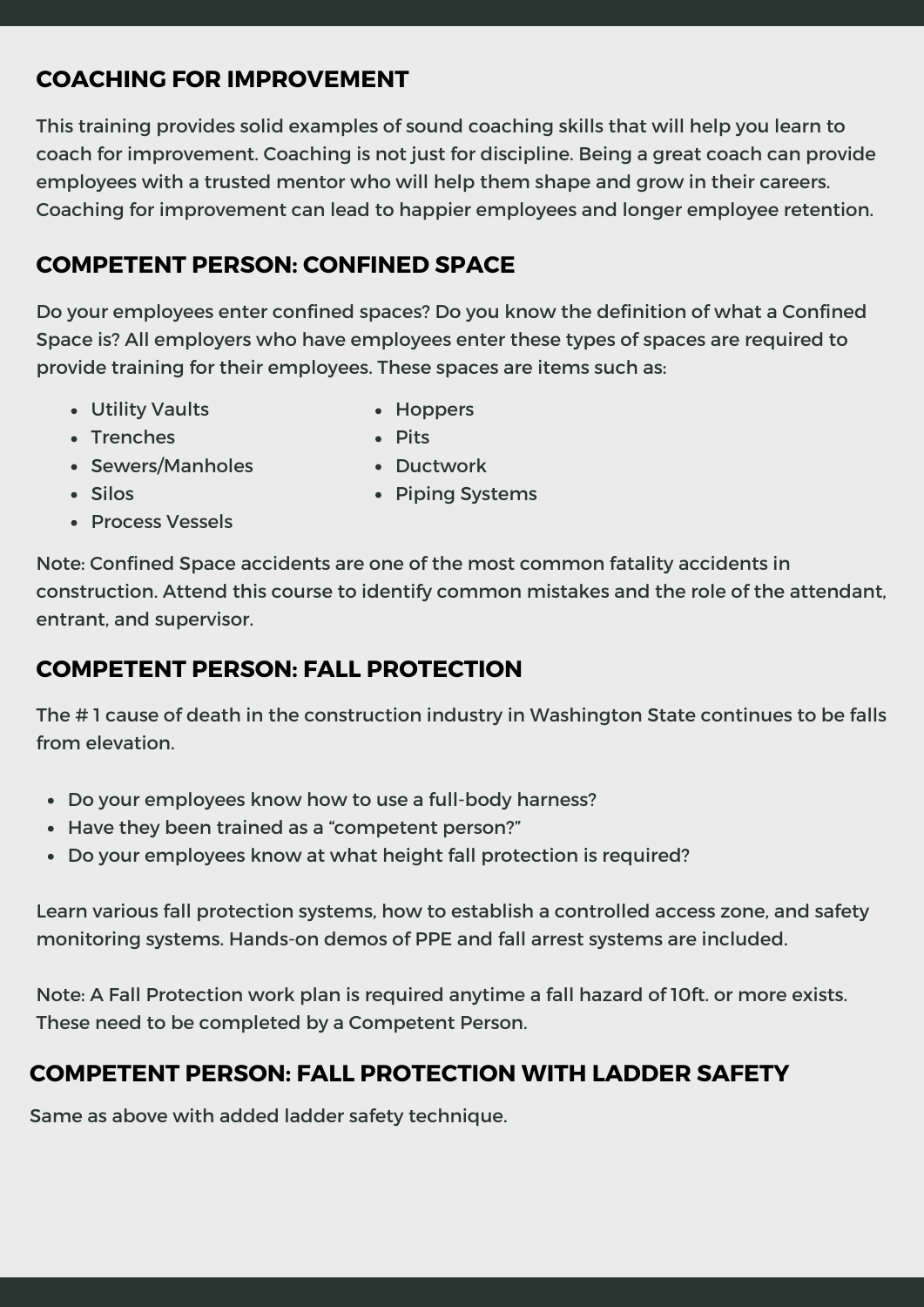#### **COMPETENT PERSON: TRENCHING & EXCAVATION**

Do your employees play in the dirt? Have you ever been concerned about what lies below? Does your company have a designated Competent Person to evaluate soil types, make decisions on protective systems and will know when to call before you dig? Are excavation terms like benching, sloping, shoring and shielding part of your everyday vocabulary? Then this class if for you. We will go through the WAC relating to trenching and excavation operations and give employees the knowledge they need to be considered a Competent Person by L&I definition.

Note: If your business does any type of digging operations then a Competent Person in Trenching Operations is required on site.

## **CONSTRUCTION CONTRACTS & LIEN LAW**

Bring a copy of your Contract to be reviewed in class. Lunch is NOT included (with the exception of BIA of Whatcom County classes).

The Contracts portion of the class will teach you the important terms you need to address in your contract in order to minimize the occurrence and magnitude of problems that inevitably arise with customers or other contractors. You will learn how to write an improved contract that contains the required legal notices, limits your exposure to claims and liabilities, provides for economical resolution of a dispute, establishes a practical method of handling change orders, gives the customer a limited warranty, and precludes your customer from firing you and hiring somebody else to fix or complete your work. All good things you need in your standard contract.

This seminar also explains the significant terms of the standard commercial subcontract and how these terms can present unwanted risk to the subcontractor. The Contracts seminar comes complete with a 238-page course book in a durable 3-ring binder that is current, accurate and explanatory.You can go online at www.linvillelawfirm.com and view the complete table of contents for this book.

The Lien section of the class will teach you how to prepare, record and foreclose a lien on either a commercial or residential project.The seminar will also teach you how to prepare, file and foreclose your lien against a payment bond or a retainage on any federal, state, county, or city public works project. The Lien seminar comes complete with a 343-page course book in a durable 3-ring binder that is totally current, accurate and explanatory. All necessary forms are included. The course book is an excellent reference guide, designed for practical application.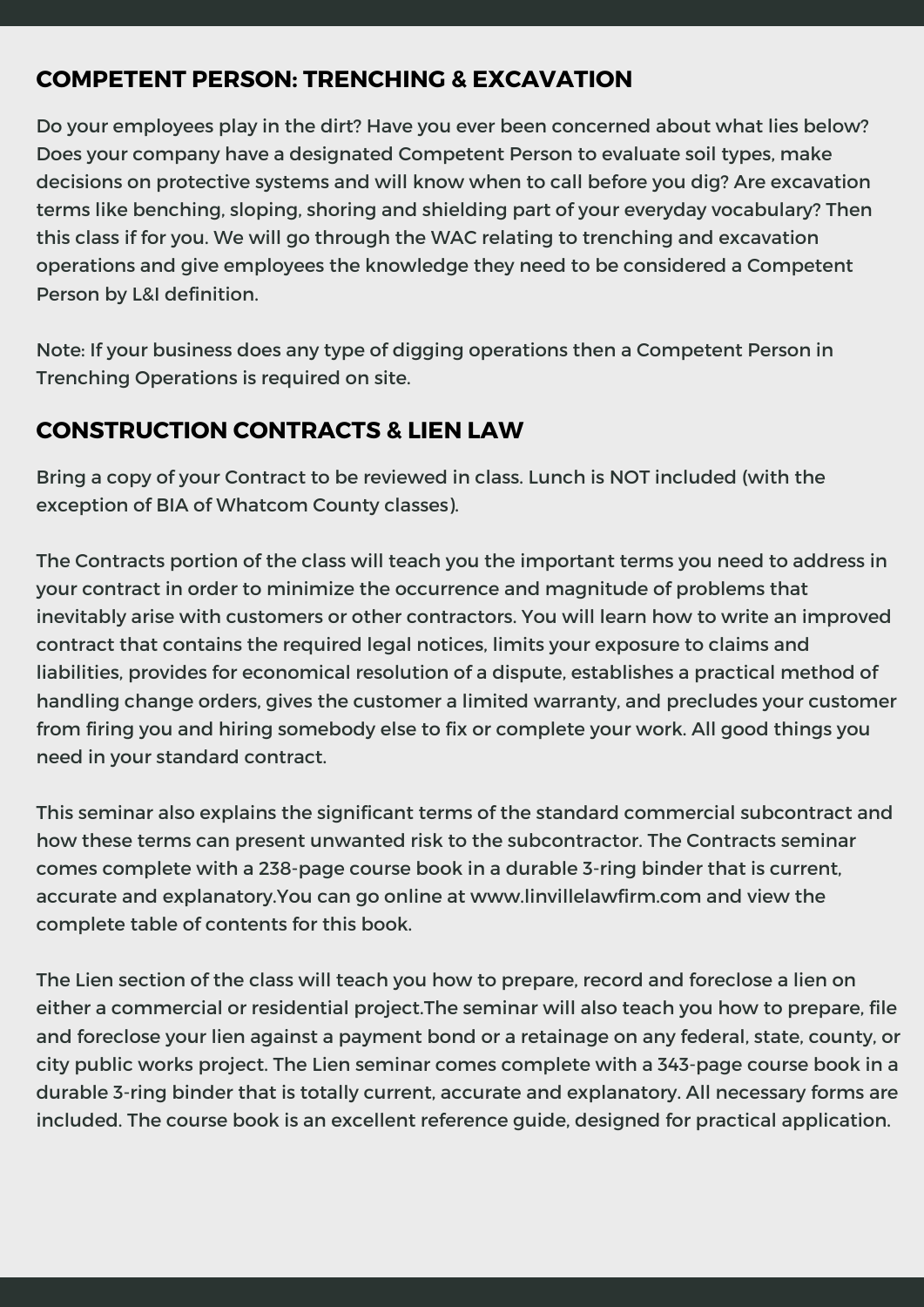#### **CONDUCTING COURAGEOUS CONVERSATIONS**

This course is designed to provide managers with the resources to facilitate discussions with and between employees at all levels within an organization. The purpose is to have safe conversations, in a protected environment where thoughts and feelings are not only appreciated, but understood. Utilizing these tactics should reduce tension, conflicts, and help employees stay focused and engaged.

#### **CONVERT RECREUITMENT WOES INTO HIRING WINS**

To recruit, interview, and retain top talent in today's job market, you need to possess the skills necessary to target potential candidates, write effective job descriptions, create powerful ads, and recruit talented employees all while complying with numerous employment laws that protect applicant's rights. This course walks you through each step of the process that is designed to recruit employees while avoiding pitfalls for the unwary.



#### **DESIGNING THE PERFECT PERFORMANCE REVIEW FOR YOUR BUSINESS**

Would you build a house without a solid foundation or a plan? A performance review ultimately is just a really good plan. Many supervisors put off and even dread giving performance reviews because they feel rudderless. This session guides the participants on how to write and present a quality performance review in a simple yet effective manner. This session guides the attendees through a step-by-step process for the review and they will write an evaluation during the session (creating a systemic and organic feedback process vs. a one-time annual check-in).



#### **EFFECTIVE LISTENING SKILLS**

Communication is one of the most important life skills. Being a great communicator also incorporates the ability to honestly listen. This course will provide you with an overview of the importance of effective listening, describe and discuss various listening types, and provide you with some exercises to help you improve your active listening skills.

#### **ELEMENTS OF AN EFFECTIVE WEBSITE**

It's so easy to ignore your website like most small companies do. In this session Ann breaks shares the elements that every remodeler's website needs to have. Attendees will come away knowing what they can do to improve their current site or if it's time to bite the bullet and get a new one.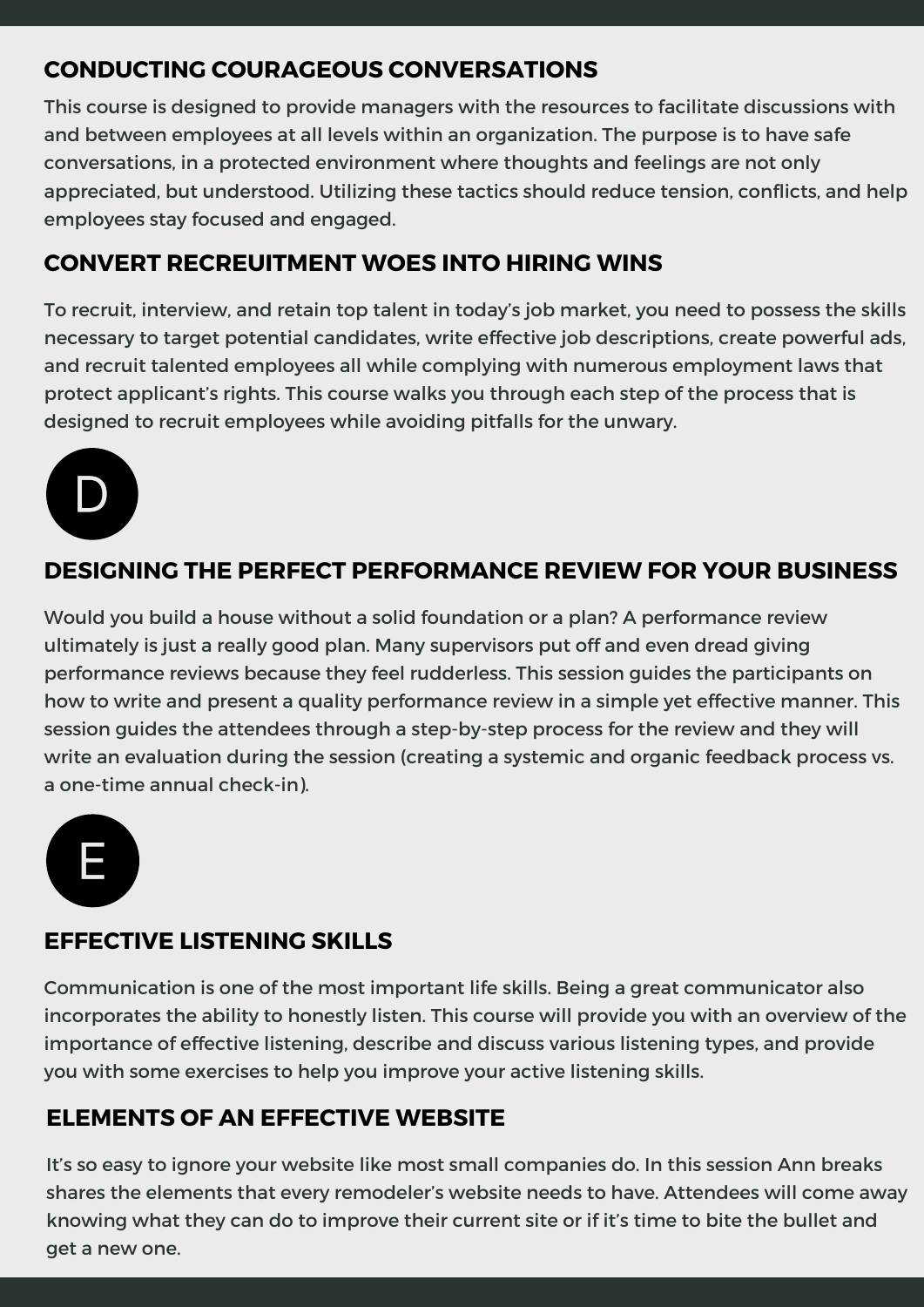## **ENSURING INDEPENDENT CONTRACTOR STATUS**

Defining workers' roll for payroll is a critical aspect of your business. With improper classification, your business could wind up owing a worker overtime or being fined for failing to make proper withholdings. This course outlines the distinctions between an independent contractor and an employee.

# **ESTIMATING AND SCHEDULING FOR PROFITABLE BUSINESS OPERATIONS**

The ability to effectively prepare for a project is vital to your success. Project preparation consists of multiple processes that work together and, when performed effectively, increase your efficiency and profitability, improve client satisfaction and enhance team and vendor relationships. Come away with the knowledge and skills to perform two of the critical processes in project preparation: estimating costs and creating the schedule to complete the project.

#### Who Should Take This Course?

Small-volume builders, custom builders, remodelers, production builders, project managers, and lead carpenter.



#### **FLAGGING CERTIFICATION**

Learn the flagger's roles and responsibilities, traffic control techniques, set up procedures, barricades, job site orientation, clothing requirements, and night flagging rules. Meets requirements for the Washington Administration Code (WAC) for Signaling and Flagger's WAC 296-155-305.

Each student that successfully completes the exam will receive a Flagger's Certification Card that is valid for 3 years and a Flagger's Manual, which is a terrific reference guide.

Note: If your business stops or directs traffic during your normal course of work this must be done by a Certified Flagger. Flagging students are required to provide their Driver's license numbers.

#### **FORKLIFT CERTIFICATION**

Do your employees operate a Powered Industrial Truck, better known as a fork lift? We can help lift your firm to success by offering a Qualified level fork-lift operator course. Your employees will be trained on the following different Classes of Powered Industrial Trucks: 1, 3, 4, 5 & 7. We will provide classroom training for these types of lifts and a practical evaluation tool to be used at your convenience.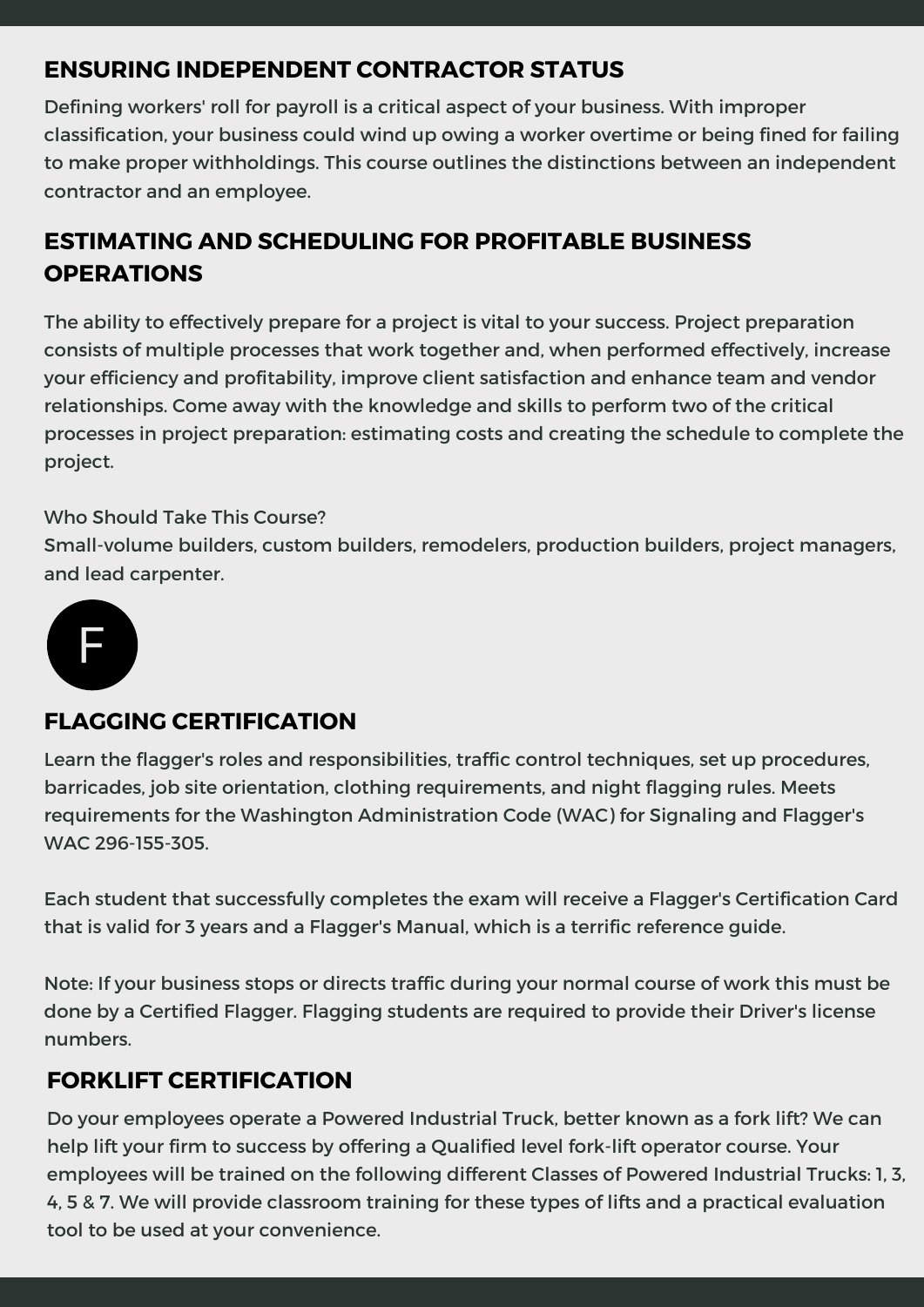

## **GHOSTING IN THE WORKPLACE**

Ghosting in the workplace has become a common problem. People don't show up for interviews, or don't even show up for work leaving you feeling tired, frustrated, and understaffed. This session focuses on mechanisms to reduce Ghosting to improve the hiring process.



#### **HOME IMPROVEMENT PROJECT FINANCING 101**

Understanding how your clients come up with the funds to pay for your projects is a key element in managing the sales process. Not all financing is created equal and can make or break a project. Join us and learn the types of funding available and which make sense for your clients and what you're selling. From savings to home equity, construction loans to Buy Now, Pay Later and more, knowing what the cost of money is to your clients can mean more money in their pockets to spend on getting the features they really want.



## **INDEPENDENT CONTRACTOR CLASSIFICATION**

Hiring someone as an independent contractor used to be easy. Today, it's just not the case, and it is oftentimes the subject of litigation and agency actions. Determining whether someone is accurately classified as an independent contractor is crucial, or you could be liable for overtime wages and reimbursement of withholdings and penalties to federal, state, and local tax agencies. This course outlines the various tests used to determine whether your worker is an independent contractor or technically an employee.

## **INTRODUCTION TO HR EMPLOYMENT LAWS**

Managers need to understand the basics of a variety of employment laws to make sure that they comply with both state and federal employment laws while also making sure their employees are cared for. This course provides a foundation on critical employment laws, while also providing tools to manage employment issues and mitigate risks.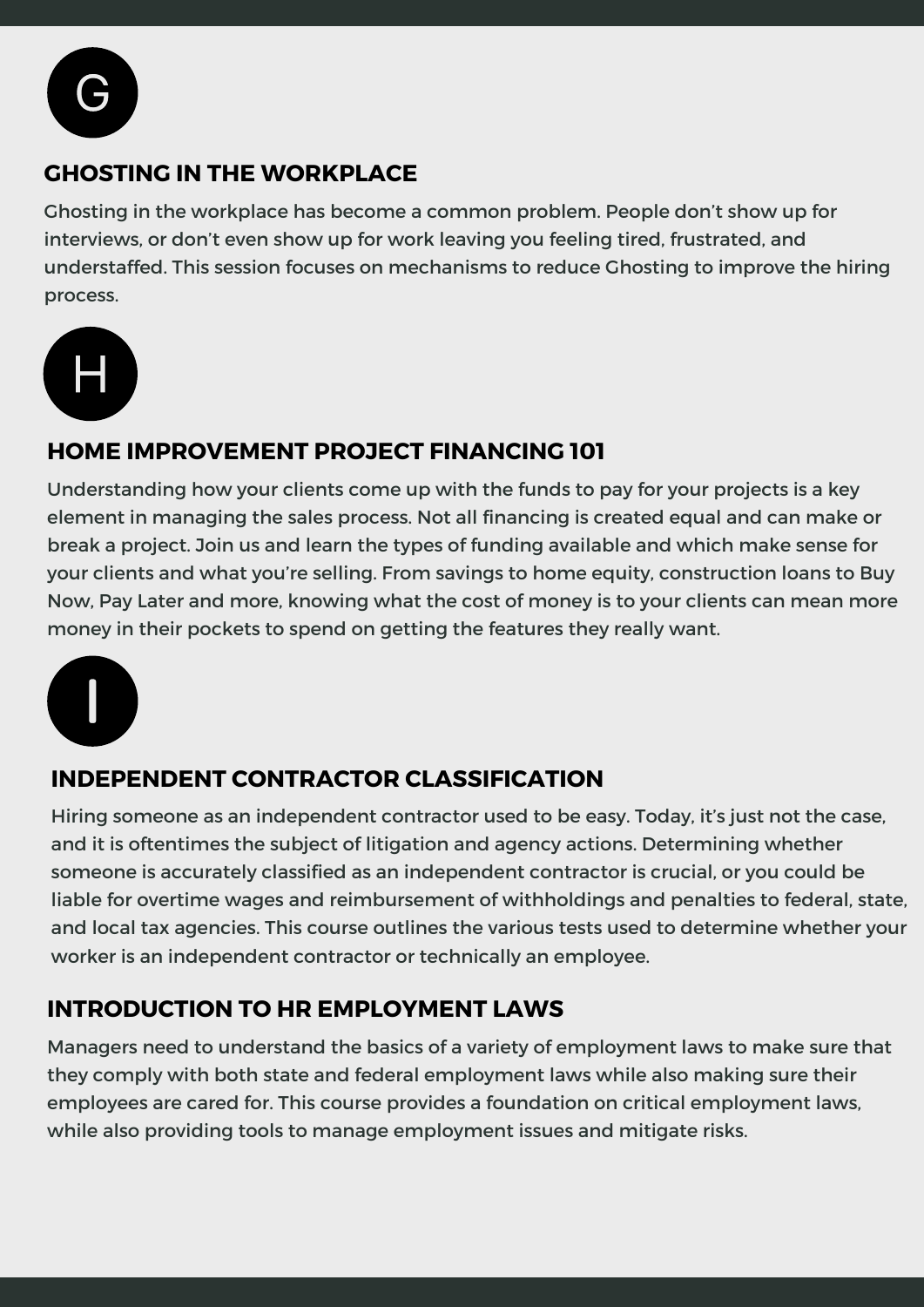

# **L & I SAFETY COMPLIANCE DAY AND NEW ACCIDENT PREVENTION PLAN**

Job-related injuries are avoided when companies allocate the necessary time and resources to ensure that people who come to work or visit their offices, warehouse facilities, and construction job sites are safe. When workplace safety is a high company priority, and when your employees are properly trained, they feel more comfortable and confident on the job.

This class meets written plans and training requirements for contractors in Washington State. Includes: Construction Accident Prevention and Safety; PPE; Fall Protection; Ladders, Scaffolds and Stairways; Heat Related Rules; Respiratory Protection/Hazard; Communication and Excavation/Trenching. Smart employers make certain safety procedures are included among company policies. You will also receive a written safety plan and customized training for your company.

# **LEGALEASE FOR EMPLOYEES**

This session reviews various leave laws that impact your business and explains how to handle employee absences due to personal or family medical reasons. Understanding leave laws will lead to improved employee morale while lessening the likelihood of liability caused by an employer failing to comply with legally mandated leaves.



#### **MASTER GOOGLE MY BUSINESS**

Google My Business is the #1 SEO tool for small businesses today. Learn what you need to do to master it and reap the benefits in being found and attracting your ideal clients and projects.

## **MASTER GOOGLE MY BUSINESS FOR BIAs/HBAs**

Did you know that your Google My Business listing shows up in search results more prominently than your association's websites? That means that a prospective member might only see your Google profile and not click to your website. In this session you'll learn how to master it and make your association shine with member and sponsor reviews, photos and more.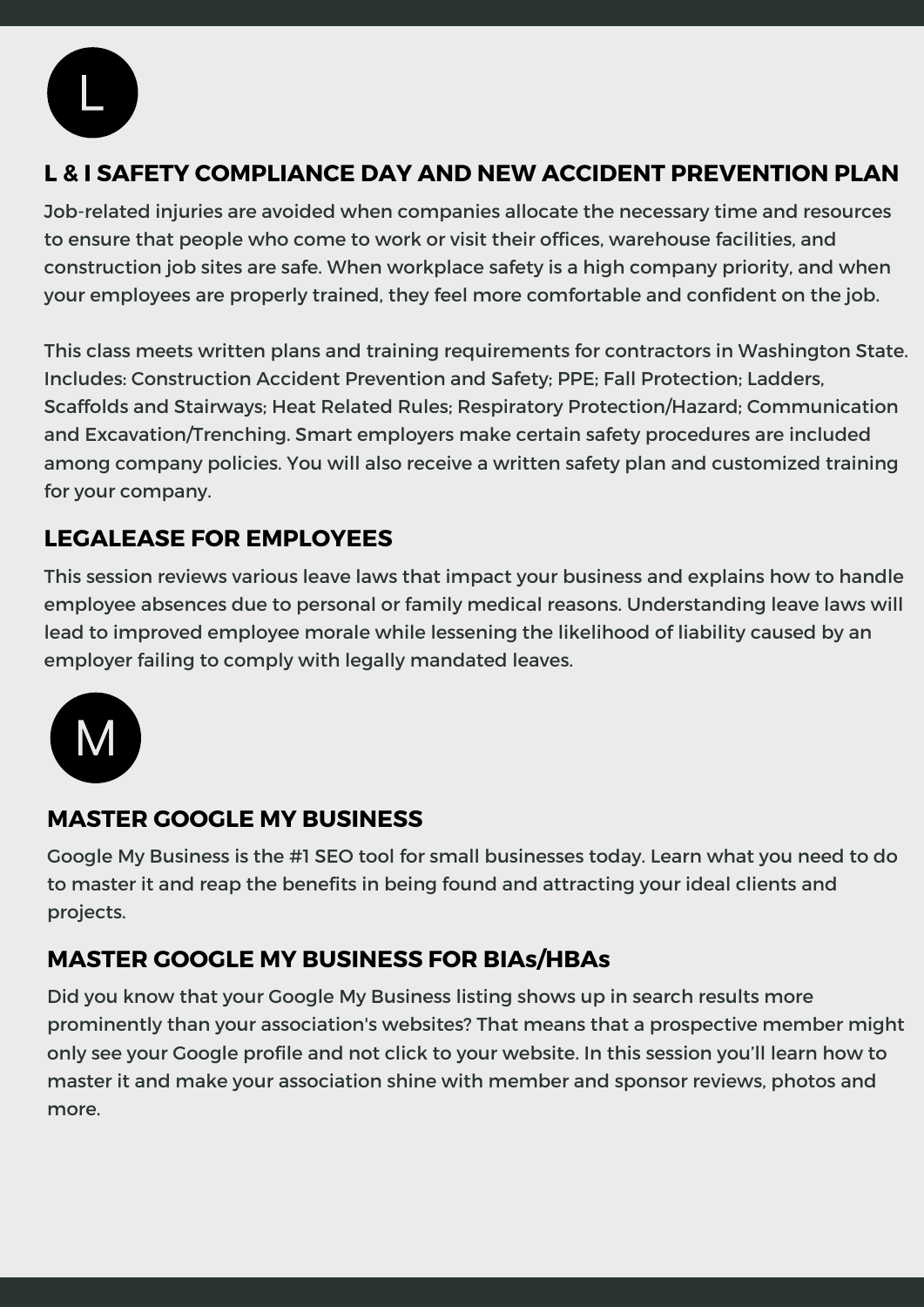# **MAXIMIZING ENGAGEMENT TRHOUGH CONFLICT RESOLUTION**

Accusations happen. It's an aspect of human relations that carries into every organization and at every level within a business. Managers who can manage accusations effectively – both up and down – will have more productive teams. This course provides a high-level guide to understanding what accusations are legally significant, de-escalate interpersonal drama, and mediate conflict between employees or groups of employees when the communication breaks down between parties.



#### **ONBOARDING: THE FIRST 90 DAYS**

Now that you've negotiated and hired a new employee, it's time to introduce them to your business and the team. This course provides an overview of best practices to simplify onboarding a new employee, as well as what to include in the orientation training, and the first 90-days follow-up. Additionally, we will address why on-the-job training is important to your new employee's success. As the saying goes, you have one chance to make a good first impression.

#### **OSHA 10 HOUR**

\*\*Class time is 5 hours per day \*\*

Get the training you need to stay DOSH/OSHA compliant. This course gives employees basic knowledge to be competent in their workplace when identifying existing or predictable hazards likely to cause injury.

- Introduction to OSHA
- Electrical Safety
- Fall Protection
- Confined Space
- Personal Protective Equipment
- Lockout / Tag out
- Scaffold Awareness
- Trenching and Excavation
- Crane Safety
- Job Hazard Analysis
- Ladder Safety
- And Much More

#### **PROJECT MANAGEMENT**

Learn project management concepts and strategies designed to help you increase your professional value and the value you bring to your company and customers. This course will teach you the basics of successful project management. A successful project is one that is built on time, on budget, and to the customer's satisfaction. The course explains the role of project managers during each phase of a project, including the pre-construction, construction, and post-construction phases. Project management tools and effective management of trade contractors will also be discussed.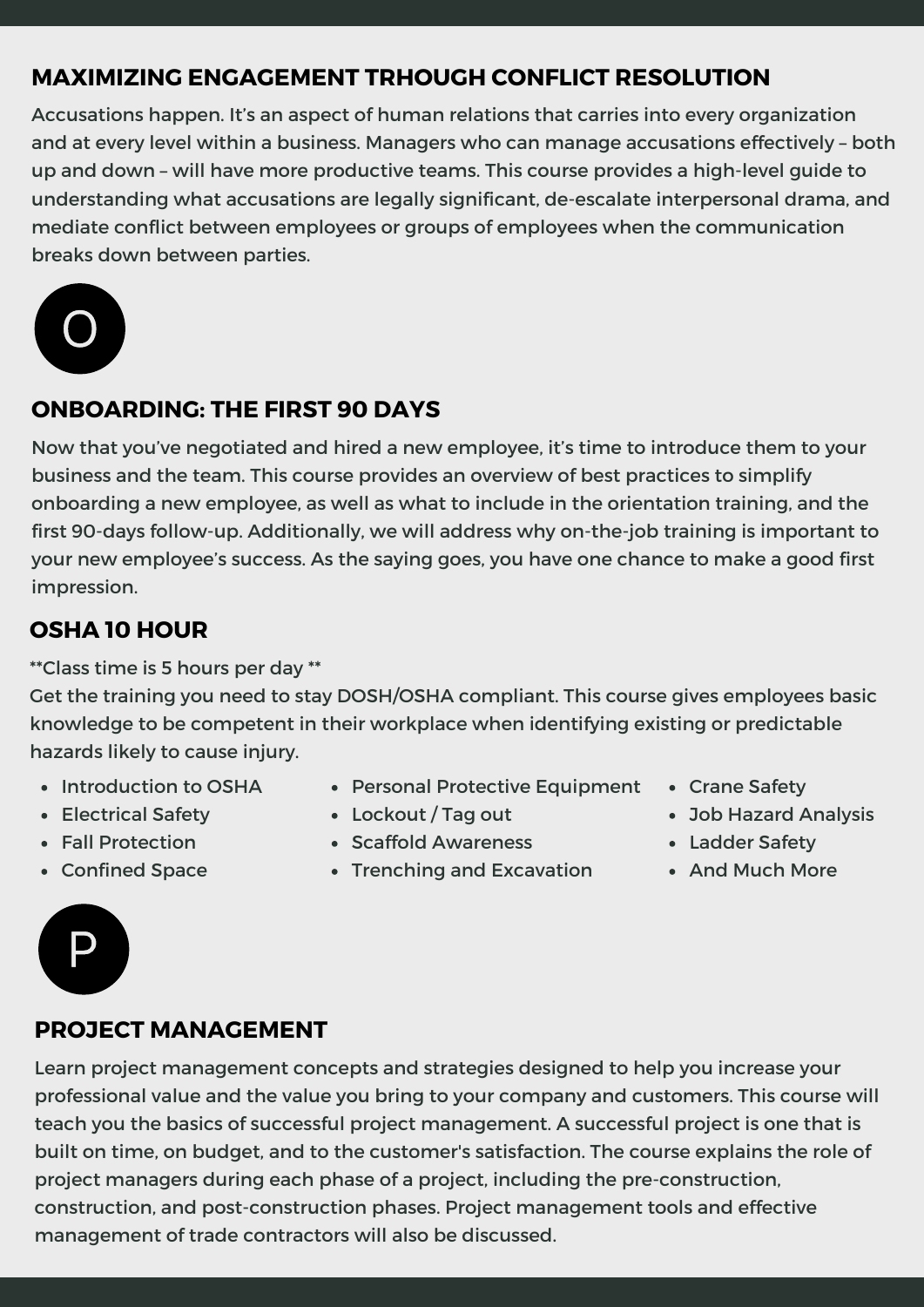

## **QUALIFIED SIGNALING & RIGGING**

Correct Rigging is essential to make the lift safe. Understanding how to calculate load weights, sling angles, and knowing about wire rope are all critical for the Rigger. If you do not know the proper Rigging techniques, your load could be improperly attached and the Rigging could fail.

Learn the rejection criteria for wire rope and synthetic slings, how to rig an unstable load, and how to select the proper type of wire rope when you complete this 8-hour course

Note: Washington State requires a Qualified Rigger and a Qualified Signalperson be on-site anytime hoisting and rigging operations are performed in conjunction with a crane.



# **REVIEWS AND TESTIMONIALS SPEAK VOLUMES AND DRIVE ACTIONS: How to set up a system to get more reviews and bring in more business**

80% of consumers believe online reviews and testimonials as much as a reference of a friend. What people say about your work, your company and your staff remains online, good or bad. The smartest companies take reviews seriously and leverage what satisfied clients have to say.



# **SELLING YOUR CONTRACTOR BUSINESS**

80% of consumers believe online reviews and testimonials as much as a reference of a friend. What people say about your work, your company and your staff remains online, good or bad. The smartest companies take reviews seriously and leverage what satisfied clients have to say.

## **SUCCESSFUL INTERVIEWING SKILLS**

A successful interview is more than finding out both where they worked and the type of work they performed. It requires the interviewer to be a recruiter, salesperson, business owner, and negotiator. This course provides you with the skills and tools necessary to hire top-quality talent.